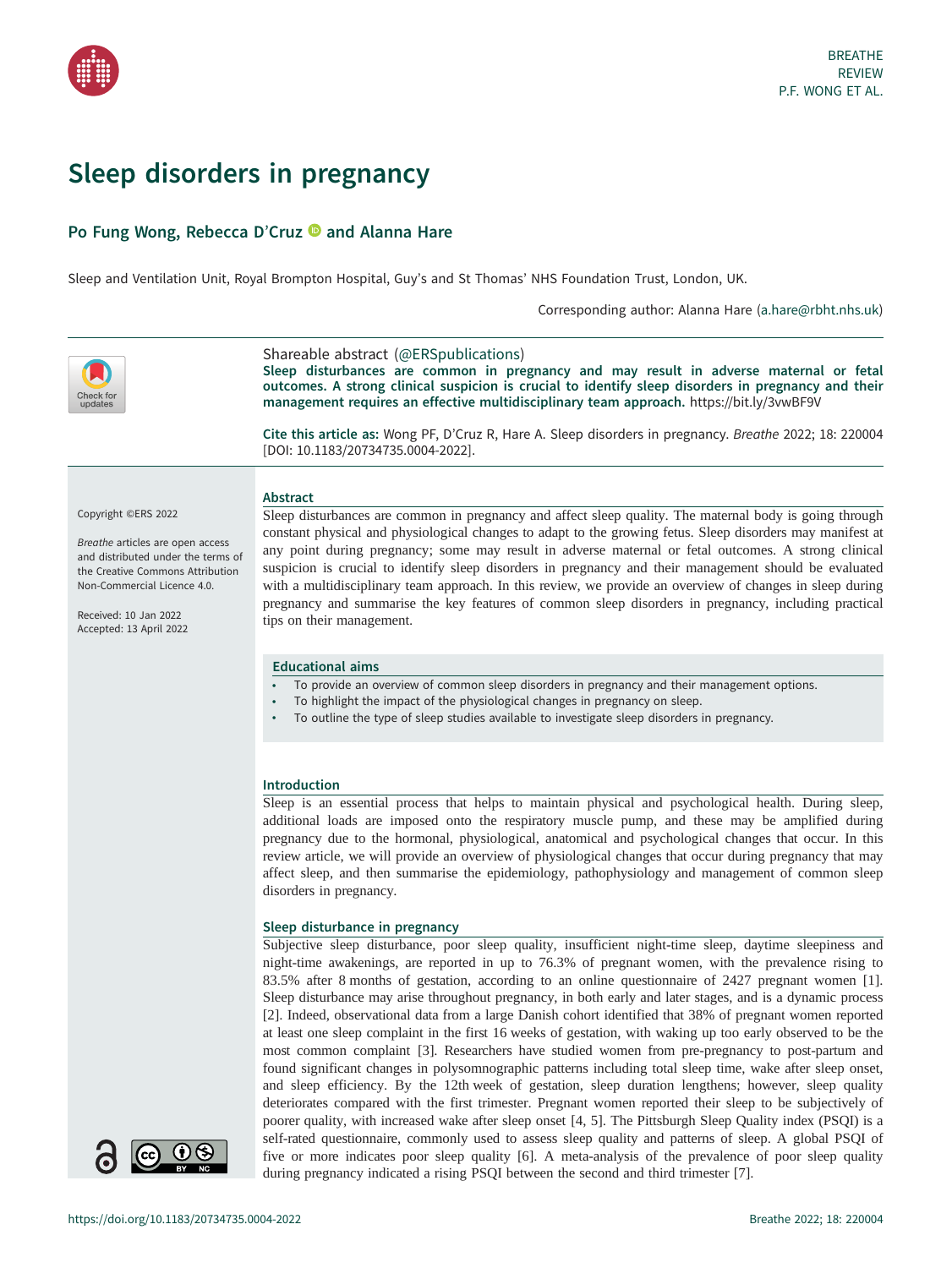# Hormonal and physiological changes in pregnancy

Maternal oestrogen and progesterone increase substantially from the beginning of the pregnancy and may affect the sleep cycle. Their effect on maternal sleep is complex and animal models have displayed their influence on rapid eye movement (REM) and non-REM sleep [\[8, 9\]](#page-8-0). Apart from hormones, gastro-oesophageal reflux is recognised in up to 75% of pregnant women [\[10](#page-8-0)]. This may also contribute to sleep disruption and is thought to be related to oesophageal dysmotility, increased gastric compression from the fetus, reduced gastro-oesophageal sphincter pressure and high maternal oestrogen level [[11\]](#page-8-0). Frequent nocturnal micturition can lead to fragmented sleep and this can be explained by renal hyperfiltration, decreased bladder capacity from external compression and an increased urine volume from salt accumulation [[11\]](#page-8-0). One study showed frequent visits to the toilet was the most common cause of sleep disruption during pregnancy [[12\]](#page-8-0). Nausea, vomiting, musculoskeletal pain and inability to adopt a habitual sleeping posture could also lead to frequent nocturnal arousals. There is ongoing research into potential inflammatory biomarkers associated with sleep architecture and maternal–fetal outcomes, and this remains an area for research purposes only.

#### Tools used in sleep assessment

Sleep quality may be evaluated using subjective and objective measurements. Questionnaires commonly employed in both clinical practice and research include the Epworth Sleepiness Scale (ESS), the STOP-BANG questionnaire, the Berlin questionnaire, the PSQI, the Insomnia Severity Index (ISI), the International Restless Legs Syndrome Rating Scale and the Global Sleep Assessment Questionnaire. The ESS is commonly used to assess daytime somnolence and is routinely used as part of the assessment of sleep disordered breathing (SDB). A score of 11 or more indicates excessive daytime sleepiness (EDS) [\[13](#page-8-0)]. The STOP-BANG questionnaire is designed to screen for obstructive sleep apnoea (OSA) in adults. The Berlin questionnaire consists of 10 questions and is a brief and validated screening tool designed to identify individuals who are at high risk for sleep apnoea [\[14](#page-8-0)]. As previously discussed, the PSQI is a self-evaluated questionnaire to assess sleep quality and disturbances over the past month. The ISI consists of seven questions. It assesses the nature, severity and impact of insomnia and may be used to monitor treatment response. The International Restless Legs Syndrome Rating Scale is used to assess severity and treatment response in patients with restless legs syndrome (RLS). The Global Sleep Assessment Questionnaire comprises 11 items and is used to screen for multiple sleep disorders in the general population in a single questionnaire.

[Table 1](#page-2-0) describes the objective tests available for sleep measurements. A video polysomnography is the gold standard to evaluate sleep and it involves application of different leads, sensors, electrodes, microphone, and a camera. It provides the most information about an individual's sleep, but its use is limited by high cost and lack of availability. Therefore, other simpler sleep studies are often used instead and some of these studies can be performed in the patient's home.

#### Sleep disorders in pregnancy

#### Sleep disordered breathing

SDB is an umbrella term that encompasses a range of conditions in which abnormal respiratory events occur during sleep. The most common forms of SDB that occur during pregnancy include snoring, OSA and obesity hypoventilation syndrome (OHS).

#### Epidemiology

Snoring is more frequently reported by pregnant women than in non-pregnant women, and increases in prevalence from 11% in the first trimester to 16% by the third trimester [\[2, 15](#page-8-0)]. The exact prevalence of OSA in pregnancy is unknown, but is likely underestimated. The apnoea–hypopnoea index (AHI) measures the number of apnoeas or hypopnoeas recorded per hour during a respiratory polygraphy study. The diagnosis of OSA requires polysomnographic evidence of an AHI of at least 5 events per hour. A prospective study that analysed 3705 pregnant women with home respiratory polygraphy identified that 4% had an AHI  $\geq 5$  events·h<sup>-1</sup> in early pregnancy. This increased to 8% by mid pregnancy [[16\]](#page-8-0). A cohort study by PIEN et al. [\[17](#page-8-0)] found that 11% pregnant women had an AHI ≥5 events·h<sup>-1</sup> in the first trimester, increasing to 28% by the third trimester. They also reported an upward trend of AHI from 2.07 events  $h^{-1}$ to 3.74 events·h<sup>-1</sup> by the third trimester of pregnancy. Women that developed OSA had a higher body mass index (BMI) at baseline [[17\]](#page-8-0). Louis et al. [\[18](#page-8-0)] studied 175 clinically obese pregnant women with portable polysomnography; they found 15% had an AHI of  $\geq 5$  events $\cdot$ h<sup>-1</sup> and this group of patients had a higher mean BMI. Finally, a study of 155 pregnant women with a mean baseline BMI of 29 kg·m<sup>-2</sup> found the ESS significantly increased from 8.6 in the first trimester to 10.2 in the month of delivery [\[19](#page-8-0)]. These studies demonstrate that the development of OSA is closely linked to gestational age and maternal weight. OHS is a recognised form of SDB. However, prospective clinical trial data evaluating the prevalence and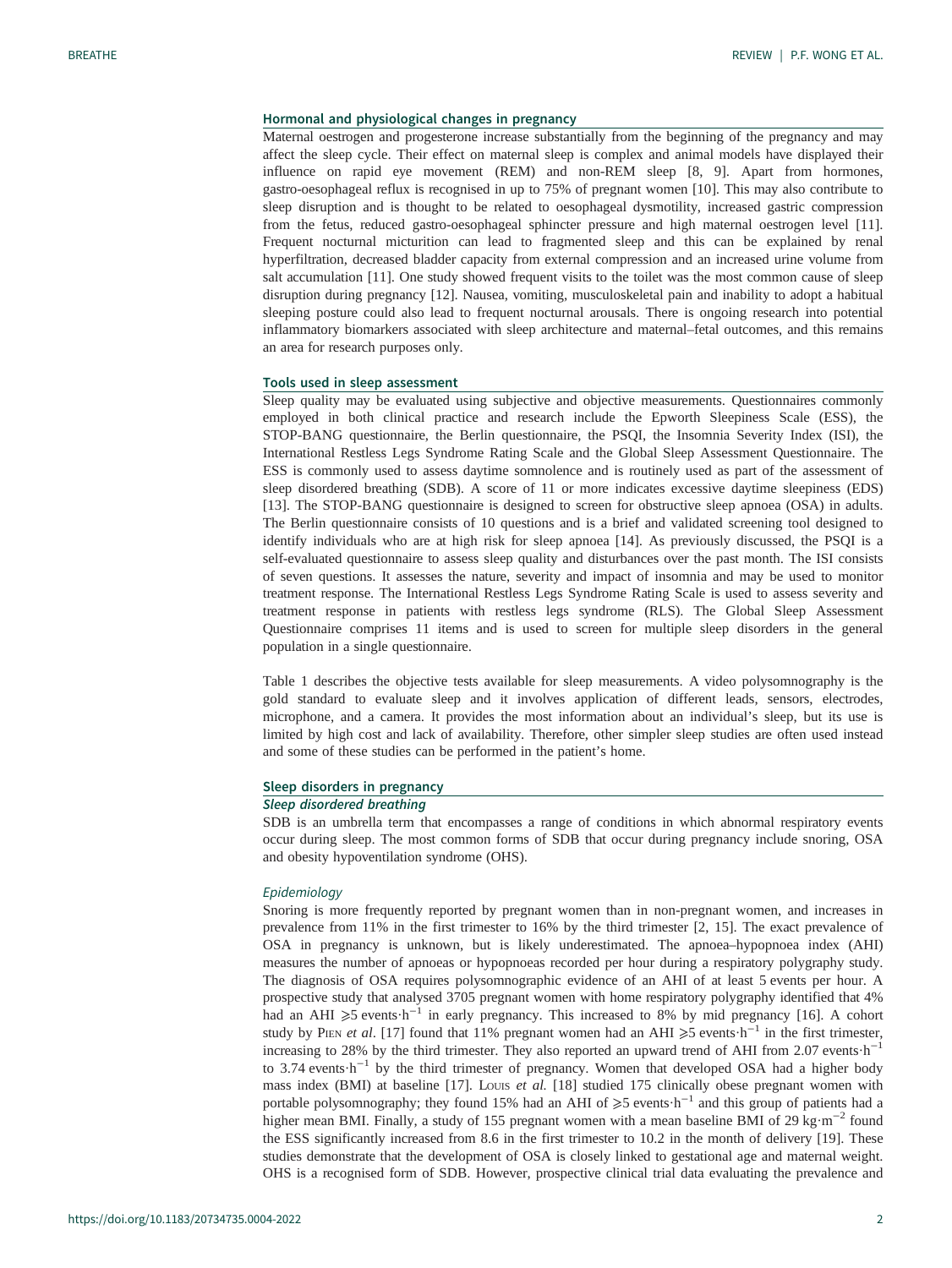<span id="page-2-0"></span>

| <b>TABLE 1</b> Types of sleep studies                                                              |                                                                                                                                                                                                                                                                                                                                                                                                                                                                       |
|----------------------------------------------------------------------------------------------------|-----------------------------------------------------------------------------------------------------------------------------------------------------------------------------------------------------------------------------------------------------------------------------------------------------------------------------------------------------------------------------------------------------------------------------------------------------------------------|
| <b>Test</b>                                                                                        | <b>Equipment and parameters</b>                                                                                                                                                                                                                                                                                                                                                                                                                                       |
| Video polysomnography<br>(Requires a specialist centre)                                            | Electroencephalography: monitors cortical brain activity<br>Electromyography: monitors muscle activity, leg movements<br>Electrooculography: monitors eye movements<br>Electrocardiogram: monitors cardiac rhythm<br>Heart rate<br>Oximetry: monitors oxygen levels in blood<br>Nasal and oral airflow: monitors respiratory flow<br>Respiratory inductance plethysmography: monitors<br>respiratory effort<br>Body position<br>Microphone: monitors snoring<br>Video |
| Respiratory polygraphy/limited channel sleep<br>study<br>(Can be performed in hospital or at home) | Oxygen saturation<br>Heart rate<br>Nasal $\pm$ oral airflow<br>Respiratory inductance plethysmography<br>Body position<br>Snoring<br>Electromyography (may not be available in some studies)                                                                                                                                                                                                                                                                          |
| Overnight pulse oximetry<br>(Can be performed at home)                                             | Oxygen saturation<br>Heart rate                                                                                                                                                                                                                                                                                                                                                                                                                                       |

management of OHS in pregnancy are currently lacking. It should be suspected in the obese adult with daytime hypercapnia ( partial pressure of carbon dioxide >6 kPa).

#### Pathophysiology

Pregnancy leads to a range of physiological, anatomical and hormonal changes, some of which may protect against SDB, whilst others can increase the risk of SDB developing. Anatomical changes that occur include narrowing of the upper airway secondary to nasopharyngeal oedema from increased oestrogen and weight gain [\[11](#page-8-0)]. These changes can lead to increased airflow resistance and a higher Mallampati score [\[20](#page-8-0)]. The Mallampati score is a grading scale based on the visualisation of oropharynx structure; a higher score predicts an increased risk of OSA.

Respiratory physiological changes that occur during pregnancy are largely a consequence of the impact of the gravid uterus on the diaphragm. As a sequel of an increase in the anterior–posterior diameter of the chest and an elevated diaphragm from a raised intra-abdominal volume, the expiratory reserve volume and functional residual capacity decrease progressively during pregnancy [\[21\]](#page-8-0). This impairs the force-generating capacity of the diaphragm, which is further exacerbated in the supine position due to caudal displacement of abdominal contents [[22\]](#page-8-0).

Maternal progesterone, which rises during pregnancy, is a respiratory stimulant and may help to reduce the risk of SDB. Progesterone has been demonstrated to increase alveolar ventilation by increasing the central ventilatory chemoreceptor sensitivity to carbon dioxide [[23\]](#page-8-0). Conversely, a prospective, randomised, cross-over study by DRIVER et al. [[24\]](#page-8-0) observed that increased neural respiratory drive during the luteal phrase of menstruation may predispose to a reduced upper airway resistance secondary to upper airway collapse. This correlated with the findings of another study, which demonstrated a greater electromyogram activity of genioglossus muscle (a dilator muscle) during the luteal phrase [[25\]](#page-8-0).

# SDB and maternal and fetal outcomes

OSA in the general population is associated with adverse cardiovascular outcomes including stroke, ischaemic heart disease, hypertension, cardiac arrhythmia, and cardiovascular mortality [[26\]](#page-8-0). In addition, mounting evidence illustrates an association between the presence of SDB and adverse maternal outcomes. A 2010 cross-sectional survey of 1000 American immediate post-partum women showed a positive correlation between symptoms of SDB (snoring, gasping, or choking episodes) and gestational hypertension, gestational diabetes, and increased risk of unplanned caesarean section. Pregnant women that experienced frequent gasping had the highest adjusted odds ratio of 3.6 [[27\]](#page-8-0). Pre-eclampsia has also been shown to be more prevalent in snoring pregnant women [[28\]](#page-8-0). In relation to fetal outcomes of maternal SDB, historical studies have observed a lower infant Apgar score at birth and reduced fetal weight for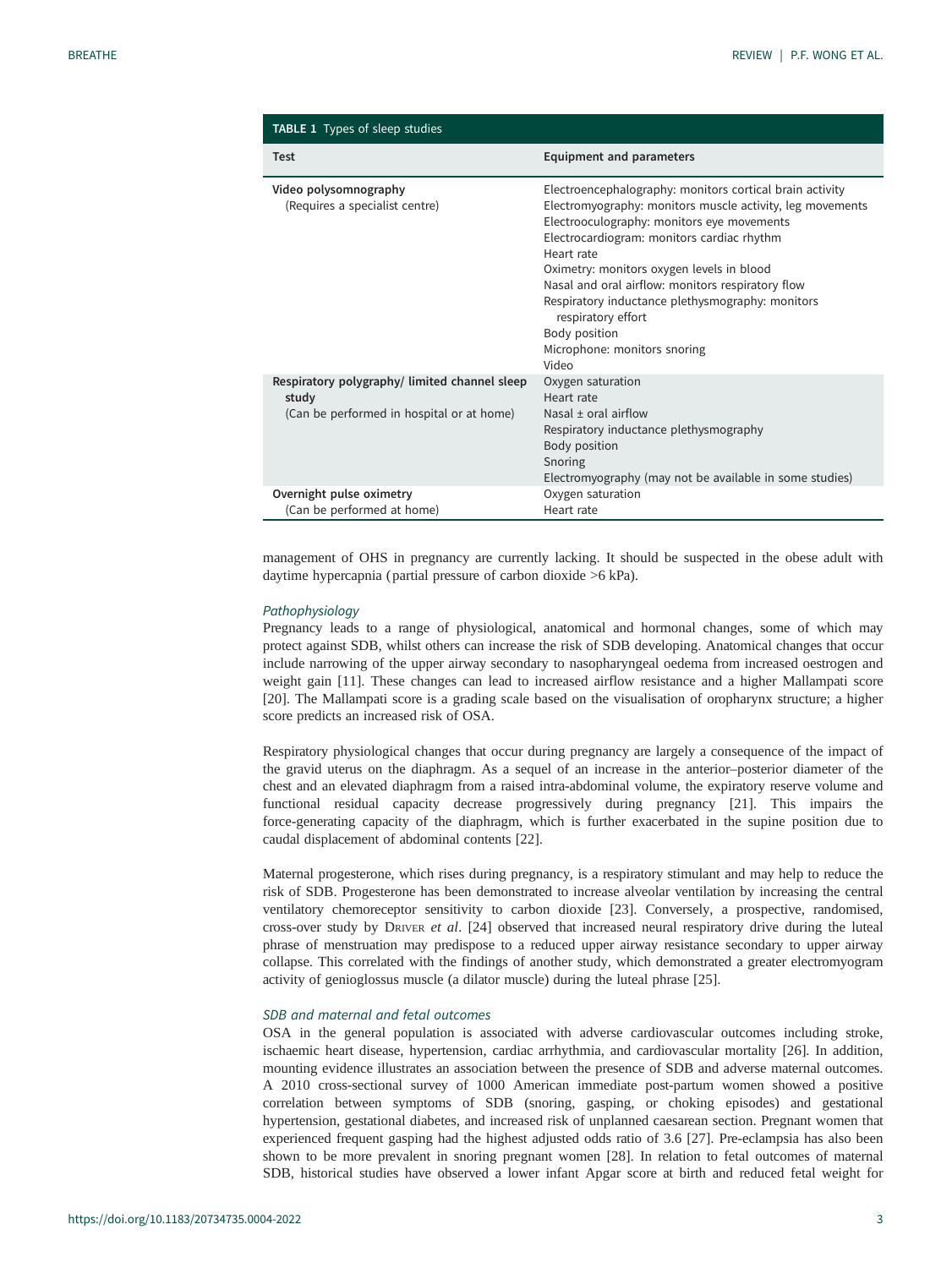gestational age [[27, 28\]](#page-8-0). A 2018 meta-analysis supported the presence of an association between SDB and pre-term birth, but did not identify any significant difference in fetal birth weight and Apgar score [[29\]](#page-8-0). Finally, in a prospective observational cohort study of 175 obese pregnant women with OSA, there was an increased risk of neonatal intensive care admission with an adjusted odds ratio of 3.4 [[18\]](#page-8-0).

#### **Screening**

Screening pregnant women may be helpful to detect SDB, enabling treatment to be instigated, and thereby reduce the risk of associated adverse maternal and fetal outcomes. The area under the curve (AUC) is a measurement of the accuracy of a diagnostic test in separating the group being tested into those with and without the disease in question. An area of 1.0 represents a perfect test and a score closer to 1.0 represents a test with higher discrimination. In the Sleep Disordered Breathing Substudy, 3705 nulliparous pregnant women completed questionnaires at 6–13 weeks' gestation and 22–29 weeks' gestation and underwent two six-channel sleep studies. The AUCs of maternal age, BMI and self-reported frequent snoring were 0.81 to 0.87 [\[30](#page-8-0)]. IZCI-BALSERAK et al. [[31\]](#page-9-0) examined a smaller cohort of pregnant women and found AUCs >0.80 for BMI, maternal age, and presence of tongue enlargement. These findings suggest that these parameters may be useful predictors of the presence of OSA in pregnancy. The validity of existing screening tools in pregnancy have also been explored. TANTRAKUL et al. [[32\]](#page-9-0) reviewed the STOP-BANG and Berlin questionnaires and the overall AUCs were 0.75 and 0.72, respectively. However, their performance reduced dramatically in the first trimester with AUCs of 0.71 and 0.49, respectively [[32\]](#page-9-0). The results showed these questionnaires may be less useful in predicting OSA in early pregnancy. As a result, pregnant women reporting EDS and snoring should be evaluated for possible SDB.

#### Diagnosis and management of SDB in pregnancy

Where there is a clinical suspicion of SDB in pregnancy, a focused history is crucial. This should involve enquiry into the presence of nocturnal symptoms of snoring, witnessed apnoea, dry mouth, nocturnal choking episodes, morning headaches, reflux, nocturia and frequent awakening, as well as daytime symptoms of hypersomnolence, fatigue, non-restorative sleep, cognitive dysfunction and headaches [[33\]](#page-9-0). Some of these symptoms are reliant on reporting from bed partners and regrettably, only a minority of patients attend the sleep clinic with their bed partners, which can affect the validity of the sleep history. Snoring is also underreported in women; a prospective cohort study of 1913 patients showed that 36.5% of women who reported themselves as non-snorers had severe snoring, while only 11.7% of men underreported themselves [\[34](#page-9-0)]. The aforementioned validated questionnaires, such as the ESS, may be useful to quantify a baseline score and track changes over time. Objective measurements are then required to confirm the diagnosis. The gold standard test is polysomnography, however, respiratory polygraphy is more commonly available and can accurately provide information on AHI to support a diagnosis of OSA. [Figure 1](#page-4-0) shows an example of respiratory polygraphy in a patient with OSA. Sleep studies are safe to perform during pregnancy and should be carried out when one suspects SDB. If OHS is suspected, an arterial blood gas should be performed to identify the presence of daytime hypercapnia. This may be followed by overnight measurement of transcutaneous carbon dioxide.

There are currently no clinical trial data or published guidelines describing the management of SDB in pregnancy. Clinicians should therefore follow the treatment options recommended in adult guidelines, with the exception of recommending weight loss, which should not be advised during pregnancy. Instead, clinicians should support maintenance of physical activity and a healthy diet. Mandibular advancement splints are effective interventions to improve mild sleep apnoea and snoring. These devices consist of plates that apply to both the upper and lower teeth, they move the mandible forward, and thereby improve upper airway patency. However, as discussed earlier, the variable upper airway changes during pregnancy could affect their efficacy and there is limited research on their use in pregnancy. Positional therapy may be considered in positional OSA [[35\]](#page-9-0). A study of 148 third-trimester pregnant women showed this cohort spent 47% of their sleeping time in the supine position and this was associated with a 60% increase in AHI in comparison to non-supine position [\[36](#page-9-0)]. Positional therapy prevents the patient from sleeping in the supine position, either using a physical device, such as a specially designed pillow or semirigid backpack, or with a supine vibration alarm device. This approach is only suitable for patients with a higher AHI in the supine position. The UK National Institute for Health and Care Excellence (NICE) guideline on OSA in over 16-year-olds recommended continuous positive airway pressure (CPAP) as first-line therapy in adults with symptomatic mild OSA or adults with moderate and severe OSA [\[37](#page-9-0)]. To date, there are no randomised controlled trials evaluating the efficacy of CPAP in maternal OSA. A small study by Poyares et al. [\[38](#page-9-0)] showed an improvement in blood pressure with CPAP therapy in the first trimester.

In summary, pregnant women may develop a range of SDB including snoring, OSA or OHS during pregnancy. These are associated with adverse maternal and fetal outcomes, and so should be screened for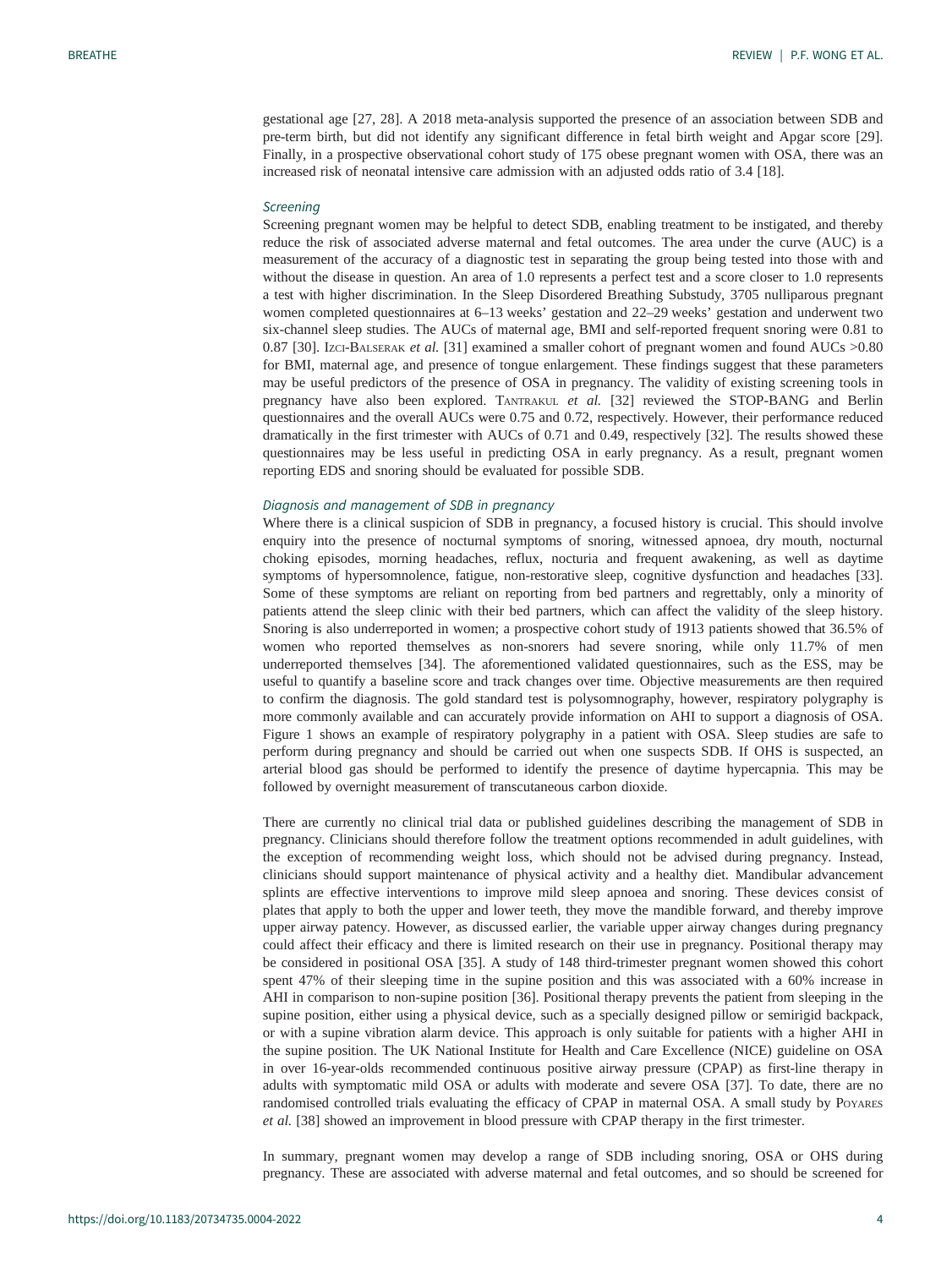<span id="page-4-0"></span>



routinely throughout pregnancy. Data specific to pregnant subjects are limited; therefore if SDB is detected, standard international guidelines should be adhered to, including positional treatment and CPAP.

#### Insomnia

Insomnia is common and highly prevalent. An epidemiological study of 3073 adults in 2020 reported 14% of adults without insomnia developed insomnia at 5-year follow-up, with higher incidence observed in women (18%) than in men (10%) [[39\]](#page-9-0). A prospective cohort study suggested 38% of pregnant women have insomnia and this rose to 54% by the third trimester of pregnancy [[40\]](#page-9-0). Insomnia has both psychological and physical implications, with associations with depression, anxiety, coronary artery disease and hypertension all reported [\[41](#page-9-0), [42\]](#page-9-0). Risk factors for pregnancy-associated insomnia that have been identified in prospective studies include pre-gestational insomnia, obesity and depressive symptoms [[43, 44](#page-9-0)].

A diagnosis of insomnia is made using criteria from the International Classification of Sleep Disorders [\[45](#page-9-0)]. Information is gathered from patients' descriptions of difficulty initiating and maintaining sleep despite adequate opportunity and circumstances for sleep, with consequent daytime implications including fatigue, somnolence, poor concentration, memory impairment and/or mood disturbance. There are two forms of insomnias: acute/short-term insomnia presents with symptoms for less than 3 months, whereas patients with chronic insomnia complain of symptoms for at least 3 months. Evaluation should include use of prescribed and over-the-counter drugs, together with an exploration of nicotine, caffeine and alcohol intake, and sleep hygiene practices. The ISI, developed by Morin in 1993, has been widely used to screen and evaluate treatment response [[46\]](#page-9-0). It involves seven domains and assesses the severity of difficulties with sleep onset, sleep maintenance, early awakening and the impact of insomnia on the individual. OKUN et al. [\[47](#page-9-0)] compared the ISI with a self-reported sleep diary, wrist actigraphy and the PSQI in pregnant women. They found a variable sensitivity but a specificity of more than 85% in most of the domains [[47\]](#page-9-0). Sleep diaries are the mainstay of both diagnosis and treatment, and should be completed daily by patients before review by the treating clinician. Actigraphy is also used in some centres to assess wakefulness by measuring body movement and light exposure, although this is certainly not required for the diagnosis.

The European Sleep Research Society has produced a guideline for the treatment of chronic insomnia in adults [\[48](#page-9-0)]. Although the guideline does not focus on insomnia in pregnancy, its recommendations may be safely applied in this group. These include education on good sleep hygiene and the use of cognitive behavioural therapy for insomnia (CBT-I). Good sleep hygiene includes developing a consistent sleep/wake schedule, ensuring a disruption-free sleeping environment, avoiding daytime naps, undertaking regular exercise, and developing a relaxing pre-sleep routine. CBT-I comprises strategies to aid relaxation and reduce cognitive arousal, as well as behavioural strategies, including sleep restriction and stimulus control therapy. Computerised CBT-I employs the same techniques as CBT-I but is delivered as a self-help guide via the internet. A single-site randomised controlled trial that studied 91 third trimester pregnant women showed a significant reduction in the ISI and PSQI after women underwent a full programme of CBT-I [[49\]](#page-9-0).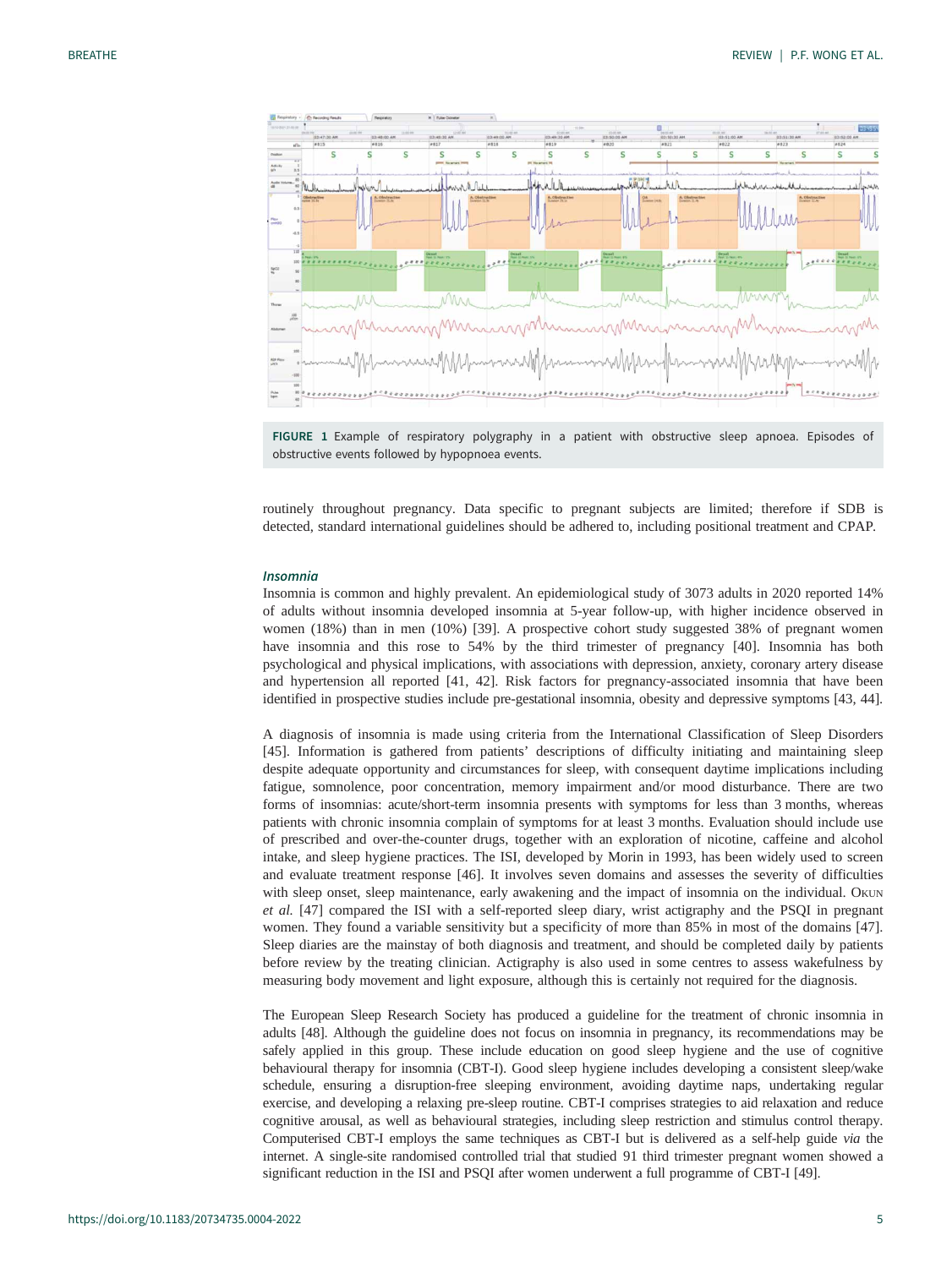Benzodiazepines and non-benzodiazepines "Z" drugs (zopiclone and zolpidem) are commonly used in treating non-pregnant patients with acute insomnia. Their use in pregnancy is limited due to potential teratogenicity, and fetal withdrawal symptoms. HUITFELDT et al.  $[50]$  $[50]$  reviewed data from a large population-based cohort study of 114 234 pregnancies and found the exposure of these drugs were associated with lower birth weight, lower gestational age at delivery and higher risk of pre-term delivery. Their use should therefore be evaluated on a case-by-case basis and neonatal risk should be balanced against the risk of untreated maternal symptoms. Pharmacological therapy should in general be avoided and should only be used after thorough assessment, including careful review of sleep hygiene practices and exclusion of other common sleep disorders, such as restless legs and/or SDB.

# Sleep-related movement disorders

# Restless legs syndrome and periodic limb movements

RLS is defined as the irresistible urge to move the limbs (usually the legs) in response to an unpleasant sensation and typically relieved by movement. The diagnostic criteria are outlined in the International Classification of Sleep Disorders [\[45\]](#page-9-0). This sensation usually occurs at night, prior to sleep onset. The term secondary RLS is used when RLS is linked with another condition or comorbidity, which include pregnancy, iron deficiency, end-stage renal disease and frequent blood donations. An observational study that involved 642 pregnant women revealed 26% were affected by RLS during their pregnancy, and the symptoms were worse as pregnancy progressed and resolved rapidly post-partum [\[51](#page-9-0)].

RLS may coexist with periodic limb movement in sleep (PLMS), which manifests as repetitive stereotyped movements, usually consisting of rhythmic toe extension with dorsiflexion of the ankle and flexion of the knee. RLS and PLMS may affect sleep quality by triggering nocturnal awakening, early morning awakening, decreased sleep duration and EDS [\[52](#page-9-0)]. The pathophysiology of pregnancy-related RLS is yet to be fully established. Associations with iron and folate deficiencies, dopamine insufficiency and hormonal changes with altered oestrogen, progesterone and prolactin levels have been proposed [[51, 53\]](#page-9-0). Family history and multiparity are recognised risk factors [[54\]](#page-9-0). Severity of RLS can be monitored subjectively by using the International Restless Legs Syndrome Severity Scale (IRLSS): a higher score indicates worse symptoms.

Treatment of pregnancy-related RLS is typically short-term as most symptoms resolve after delivery. Non-pharmacological measures, including good sleep hygiene, smoking avoidance, reduction of caffeine/ alcohol consumption and regular exercise, are recommended. Similar to non-pregnant patients, a careful medication review should be performed, and dopamine antagonists, antipsychotics and sedating-antihistamine should be avoided where possible. NICE recommends walking and stretching affected limbs, application of heat with heat pads/hot bath, relaxation exercises and massaging affected limbs to relieve attacks of RLS, and these measures can be safely implemented in pregnancy [\[55](#page-9-0)]. A randomised controlled trial showed a reduction in IRLSS in the group that used a foot-massager, heat therapy and a foot-massager with heat therapy, when compared with no intervention [\[56\]](#page-9-0). The first-line preventative pharmacological option is oral iron supplementation if serum ferritin level is <75 μg⋅L<sup>-1</sup>. Intravenous iron replacement may be considered for refractory pregnancy-related RLS during the second or third trimester of pregnancy if there is failure of oral iron and serum ferritin level is <30 μg⋅L<sup>-1</sup> [\[57](#page-9-0)]. For refractory pregnancy-related RLS, there is limited evidence and safety data to support the use of the standard pharmacological therapies in idiopathic RLS, namely non-ergot-derived dopamine agonists (e.g. pramipexole, ropinirole, rotigotine patch), alpha-2-delta ligands (e.g. pregabalin, gabapentin), opioids (e.g. codeine, tramadol, oxycodone) and benzodiazepines (e.g. clonazepam).

# Sleep-related leg cramps

Sleep-related leg cramps (SRLC) manifests as a sudden, involuntary painful muscle contraction in the foot or legs that occur during sleep lasting from seconds to minutes. They are usually relieved by flexion of the affected muscle groups. SRLC can be idiopathic or secondary to drugs, peripheral vascular disease, liver cirrhosis, neurological conditions and metabolic disturbances such as hypokalaemia, hypocalcaemia or hypomagnesaemia. SRLC is recognised as one of the common mimics of RLS; other recognised mimics are positional discomfort, venous stasis, leg oedema and neuropathies [[57\]](#page-9-0). The pathophysiology of SRLC is unclear; regular alcohol consumption of at least once a week or spinal disinhibition have been postulated [\[58](#page-9-0), [59](#page-9-0)]. It can occur in up to 30% of pregnancies, although the reason for this increased prevalence in pregnancy remains undefined [[60\]](#page-9-0). There is scant evidence for the efficacy of pharmacological therapy in treating SRLC; results following the use of magnesium salts and multivitamin supplements are conflicting [\[61](#page-10-0), [62](#page-10-0)]. Stretching and massaging the muscles during a cramp may help, and regular calf-stretching exercises may help to reduce cramp frequency.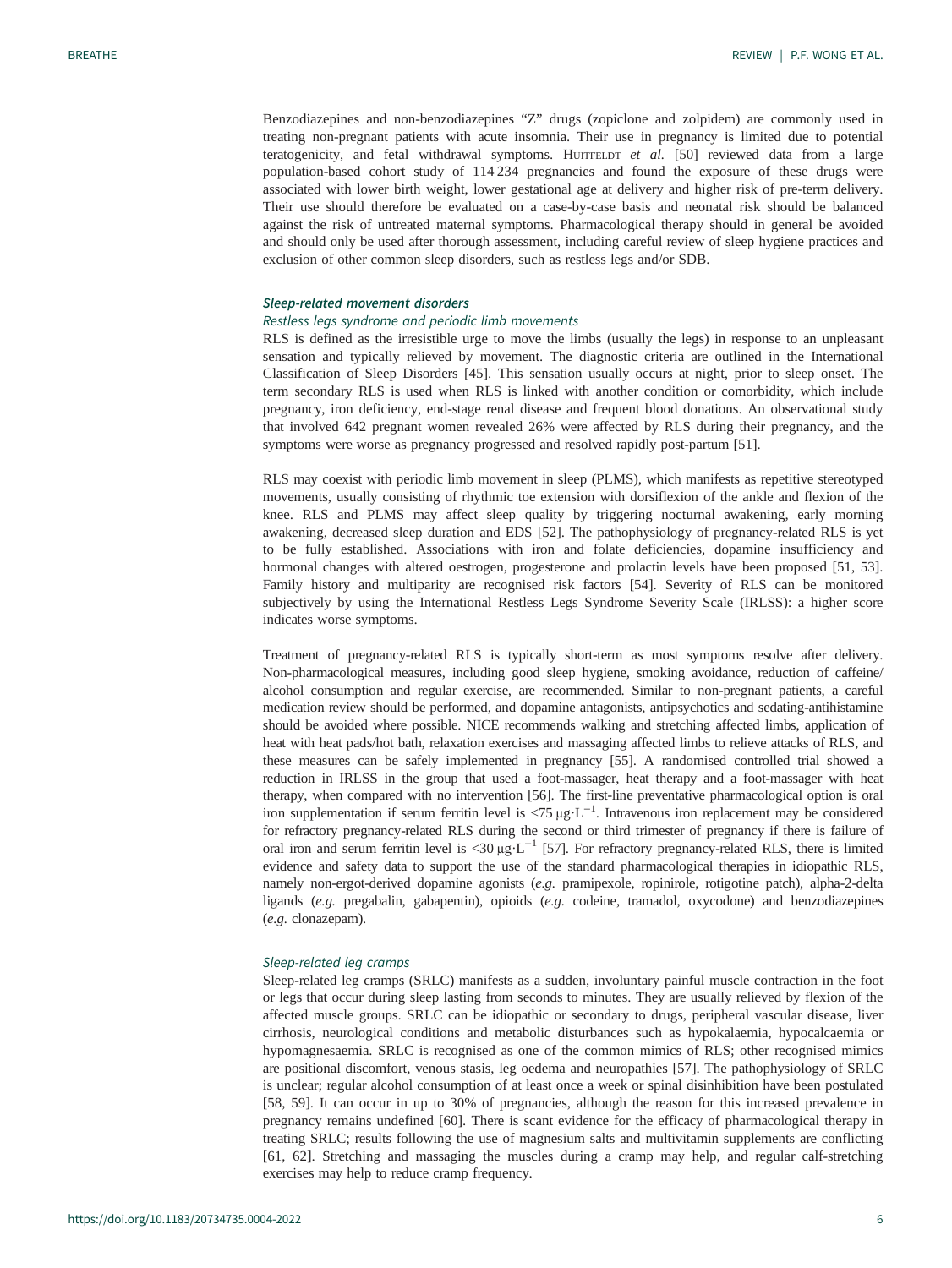### **Narcolepsy**

Narcolepsy is a primary central disorder of hypersomnolence with two phenotypes. Narcolepsy type 1 is characterised by chronic EDS, cataplexy, sleep-onset REM sleep episodes (SOREMs) and cerebrospinal hypocretin deficiency. Narcolepsy type 2 is characterised by EDS, SOREMs without cataplexy or decrease in cerebrospinal hypocretin [[45\]](#page-9-0). There are two peaks of onset, with a first peak occurring at 14.7 years and a second peak occurring at 35 years [[63\]](#page-10-0). Therefore, although the conditions are rare, clinicians should be alert to the possibility of a de novo onset in pregnancy.

The pathophysiology of narcolepsy involves loss of hypocretin-producing neuropeptide in the hypothalamus due to a probable autoimmune mechanism [[64](#page-10-0)]. To confirm the diagnosis, patients should undergo full polysomnography to exclude coexisting intrinsic sleep disorders, and a multiple sleep latency test (MSLT). An MSLT must be performed the morning after a full polysomnogram to be valid. Patients are asked to take four to five scheduled naps over 2-h intervals and the time it takes for patients to fall asleep is measured, as well as the occurrence of REM sleep in any of the nap opportunities. An MSLT finding of a mean sleep latency of <8 min and >1 SOREMs supports a diagnosis of narcolepsy. Measurement of hypocretin level in the cerebrospinal fluid is the most sensitive and specific test for narcolepsy type 1.

#### Significance of narcolepsy in pregnancy

A retrospective cohort study showed caesarean section was performed more frequently in pregnant women with narcolepsy type 1 than narcolepsy type 2 and, in this cohort, 10% of subjects with narcolepsy type 1 experienced cataplexy during delivery [\[65](#page-10-0)]. A retrospective case–control study of fetal outcomes in narcolepsy type 1 showed the Apgar score, length and weight of the newborns were within normal range but newborns from mothers with narcolepsy type 1 had a significantly higher weight. The author also reported a higher incidence of gestational diabetes reported in pregnant subjects with narcolepsy type 1 [[66\]](#page-10-0).

# Management of narcolepsy in pregnancy

Treatment of narcolepsy in pregnancy is challenging and these individuals should be managed by specialist sleep teams, working closely with obstetric colleagues. The general approach is similar to that employed in the general population and includes scheduled naps, regular physical activities, sleep hygiene and self-help groups/web-based resources. "Narcolepsy UK" is a charity that provides abundant online resources and a telephone helpline for patients and carers. The drug safety profiles of the commercial pharmacotherapy are limited. A survey completed by 34 clinicians worldwide in 2011 showed a majority of the clinicians stopped the narcolepsy medications at the time of conception and during pregnancy due to presumptive teratogenic risks [[67\]](#page-10-0).

The 2021 European guideline and expert statement on the management of narcolepsy in adults and children recommends the cessation of all drugs to treat narcolepsy before any planned pregnancy because of the teratogenic potential of all drugs used in the treatment of narcolepsy [\[68](#page-10-0)]. The guideline acknowledges that such discontinuation will nearly always have an adverse effect on symptom control, which can be particularly challenging prior to successful conception. If total discontinuation of drug therapy is thought not practicable, the authors recommend treatment is limited to monotherapy [\[68](#page-10-0)]. The use of medications to treat EDS and cataplexy in pregnancy should therefore be planned by expert clinicians, working in multi-professional teams, including sleep specialists and obstetricians, and should be reviewed on an individual basis. Medications should only be prescribed if the benefits outweigh the risks. Unfortunately, a survey of 182 pregnant women with narcolepsy indicated medication counselling was often poorly performed, 37% did not receive any counselling about risk and benefits of pharmacotherapy during pregnancy and 41% stopped their medications during pregnancy [\[69](#page-10-0)].

Modafinil is a wakefulness promoting stimulant and is prescribed to reduce EDS. The UK Medicines and Healthcare products Regulatory Agency (MHRA) issued a safety alert in 2020 due to the potential for increased risk of congenital malformation, such as congenital heart defects, hypospadias and orofacial clefts, with modafinil. The MHRA advise against the use of modafinil in pregnancy and recommends a 2-month washout period prior to planned conception [\[70](#page-10-0)]. DAMKIER and BROE [\[71](#page-10-0)] evaluated Danish national health registries on first trimester exposure to modafinil and showed an adjusted odds ratio of 2.7 when compared to unexposed pregnancies. Wake promoting stimulants are also widely prescribed in attention deficit hyperactivity disorders and studies have been conducted to explore the safety profile of these medications in this cohort. HUYBRECHTS et al. [[72\]](#page-10-0) showed methylphenidate use in pregnancy was associated with an adjusted relative risk of 1.28 for cardiac malformations. Sleep specialists should review the available literature to provide the best available evidence to patients. This illustrates the importance of close liaison between sleep specialists, the obstetric team and pharmacy colleagues in the management of pregnant women with narcolepsy.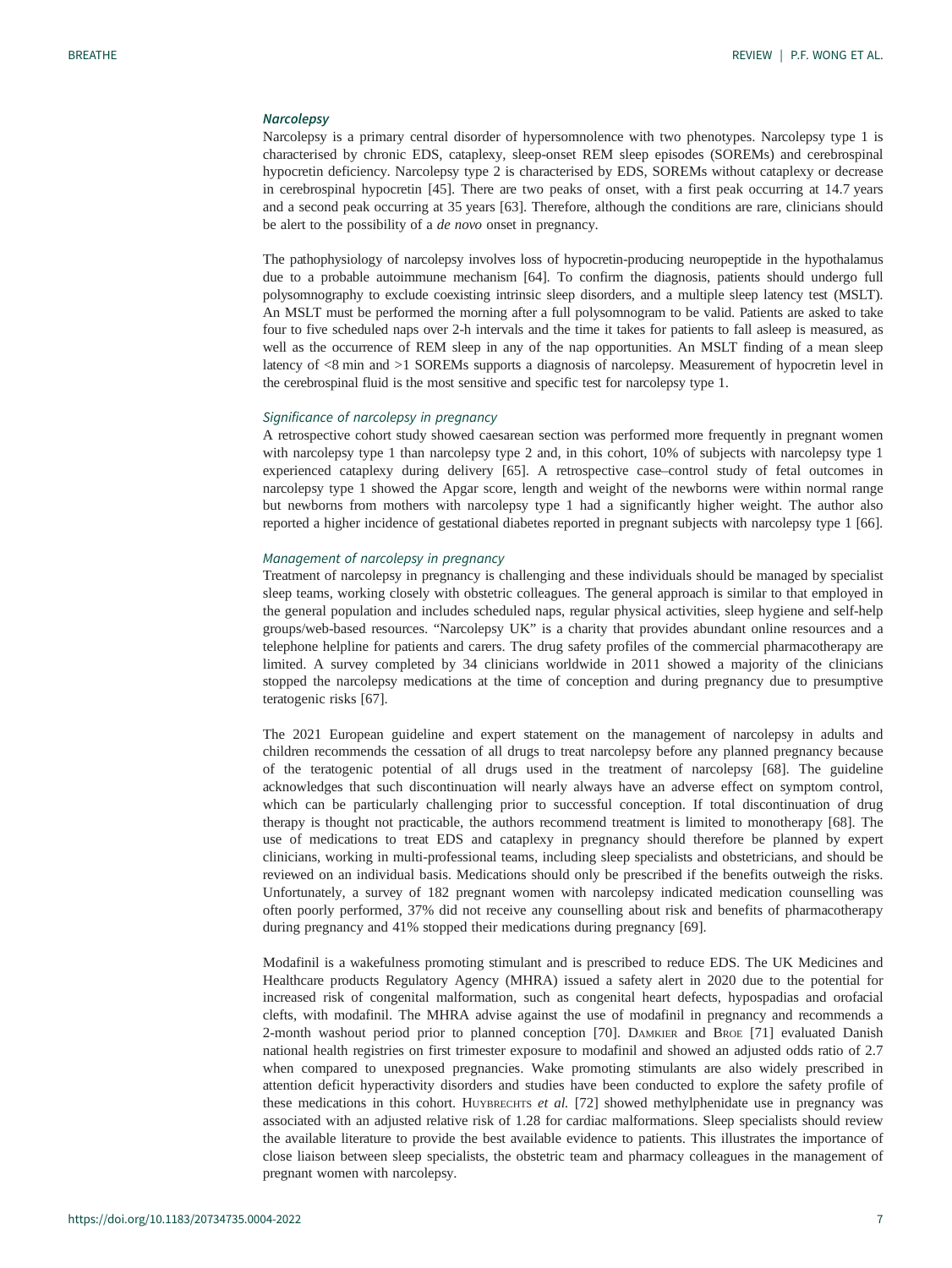# Parasomnia

Parasomnias are sleep disorders characterised by abnormal complex physical or behavioural events that occur at sleep onset, within or during arousals from sleep. The International Classification of Sleep Disorders has divided parasomnias into three groups: non-REM related, REM related and other [\[45](#page-9-0)]. The epidemiology of parasomnia in pregnancy is uncertain. In a prospective study, pregnant women reported more disturbing dreams and three times more pregnant women reported nightmares occurring more than once a week, compared with non-pregnant women [[73\]](#page-10-0). A prospective study conducted by NIELSEN and PAQUETTE [\[74](#page-10-0)] suggested a mixed prevalence of dream-associated behaviours such as movement in bed whilst asleep, sleep talking, hypnogely and sleep terror in null gravida, pregnant and post-partum women. HEDMAN et al. [\[75](#page-10-0)] described parasomnias such as sleep talking, sleep walking, nightmares and hypnagogic hallucination declined as pregnancy advanced in their study cohort of 325 pregnant women.

Much like the management of other sleep disorders, the initial management of parasomnia involves exclusion of coexisting comorbid sleeping disorders and recognition of precipitating factors. There is scant data on the use of pharmacological therapy in parasomnia during pregnancy. Benzodiazepines and antidepressants are the mainstays of treatment in non-pregnant patients with parasomnia; however, their use is limited by the absence of sufficient safety data in pregnancy.

#### Conclusion

Sleep disorders are common in pregnancy and are associated with important maternal and fetal consequences. In general, sleep quality worsens during pregnancy. The incidence of SDB, snoring, insomnia and RLS all increase as pregnancy advances. Sleep disruption can arise from early pregnancy; hence, sleep should be evaluated throughout antenatal care. The care of pregnant women with sleep disorders should be delivered in a multidisciplinary manner, involving obstetricians, pharmacists, sleep physicians and general practitioners.

#### Key points

- Sleep disruption is common during pregnancy and can have important implications for maternal and fetal health: clinicians should be alert to symptoms of common sleep disorders in this group.
- Pregnant women with advanced maternal age, higher BMI, and self-reported frequent snoring should be assessed for sleep disordered breathing.
- Restless legs syndrome is common during pregnancy and serum ferritin level should be measured and iron replacement provided where ferritin is <75  $\mu$ g·L<sup>-1</sup>.
- There is limited research and data on the management of sleep disorders in pregnancy. Clinicians should assess and manage these patients with care and in a multidisciplinary setting.

#### Self-evaluation questions

- 1. Which of the following are recognised treatments for the management of RLS? (choose all that apply) a) Iron supplementation if serum ferritin is <75 μg·L<sup>-1</sup>
	- b) Avoidance of caffeine and nicotine
	- c) Regular light exercise
	- d) Benzodiazepines
- 2. In 2020, the MHRA issued a drug safety alert related to pregnancy, for which of the following drugs?
	- a) Levodopa
	- b) Ropinirole
	- c) Modafinil
	- d) Solriamfetol
	- e) Sodium oxybate
- 3. The functional residual capacity decreases in pregnancy.
	- a) True
	- b) False
- 4. Which of the following is the recommended first-line treatment for moderate, symptomatic OSA? a) Mandibular advancement splints
	- b) Positional therapy
	- c) Continuous positive airway pressure
	- d) Surgery

Conflict of interest: Nothing to disclose.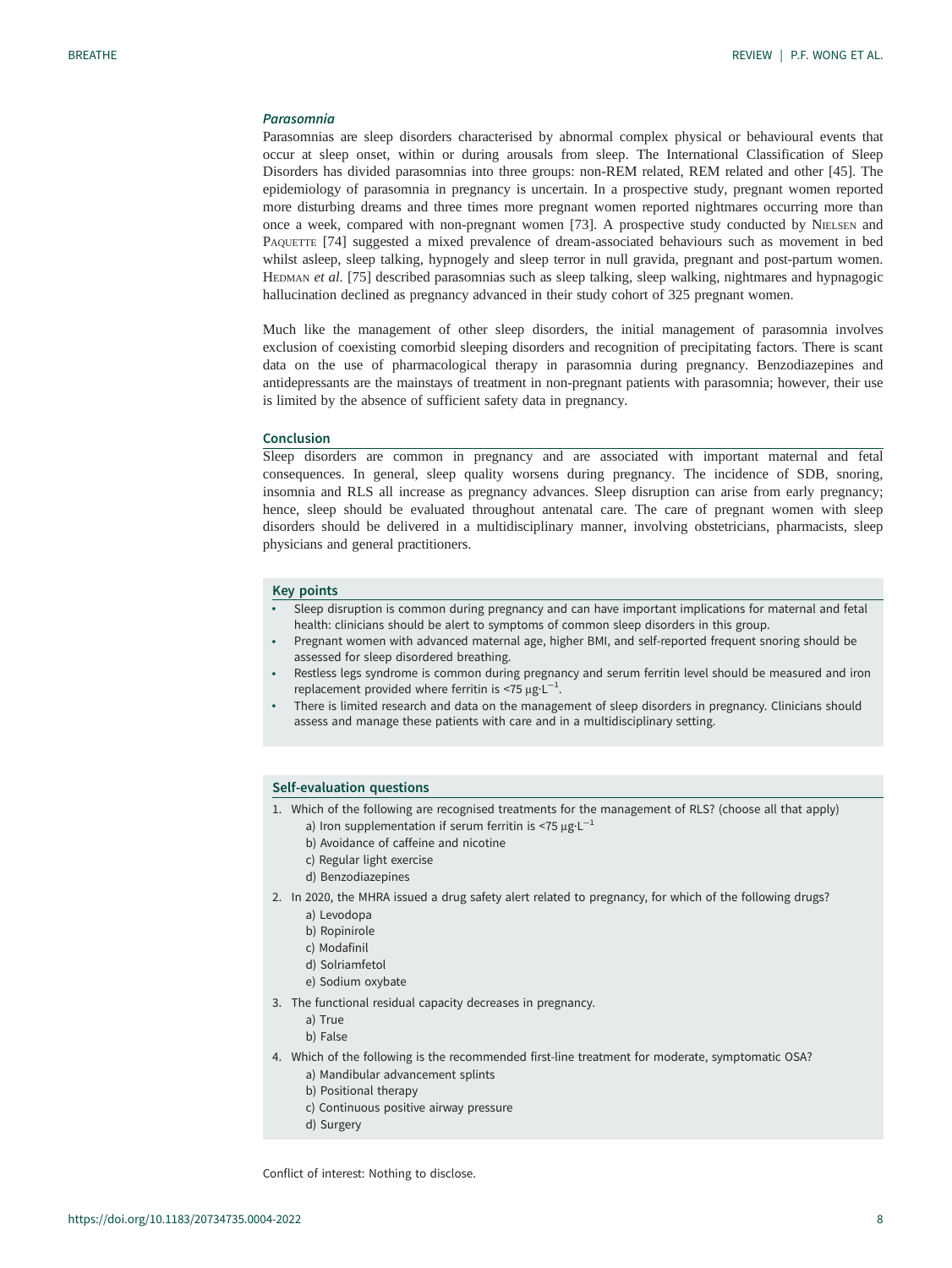#### <span id="page-8-0"></span>References

- 1 Mindell JA, Cook RA, Nikolovski J. Sleep patterns and sleep disturbances across pregnancy. Sleep Med 2015; 16: 483–488.
- 2 Facco FL, Kramer J, Ho KH, et al. Sleep disturbances in pregnancy. Obstet Gynecol 2010; 115: 77–83.
- 3 Ertmann RK, Nicolaisdottir DR, Kragstrup J, et al. Sleep complaints in early pregnancy. A cross-sectional study among women attending prenatal care in general practice. BMC Pregnancy Childbirth 2020; 20: 123.
- 4 Hedman C, Pohjasvaara T, Tolonen U, et al. Effects of pregnancy on mothers' sleep. Sleep Med 2002; 3: 37–42.
- 5 Lee KA, Zaffke ME, McEnany G. Parity and sleep patterns during and after pregnancy. Obstet Gynecol 2000; 95: 14–18.
- 6 Buysse DJ, Reynolds CF 3rd, Monk TH, et al. The Pittsburgh Sleep Quality Index: a new instrument for psychiatric practice and research. Psychiatry Res 1989; 28: 193–213.
- 7 Sedov ID, Cameron EE, Madigan S, et al. Sleep quality during pregnancy: a meta-analysis. Sleep Med Rev 2018; 38: 168–176.
- 8 Hadjimarkou MM, Benham R, Schwarz JM, et al. Estradiol suppresses rapid eye movement sleep and activation of sleep-active neurons in the ventrolateral preoptic area. Eur J Neurosci 2008; 27: 1780–1792.
- 9 Lancel M, Faulhaber J, Holsboer F, et al. Progesterone induces changes in sleep comparable to those of agonistic GABAA receptor modulators. Am J Physiol 1996; 271: E763–E772.
- 10 Habr F, Raker C, Lin CL, et al. Predictors of gastroesophageal reflux symptoms in pregnant women screened for sleep disordered breathing: a secondary analysis. Clin Res Hepatol Gastroenterol 2013; 37: 93–99.
- 11 Anthony KM, Racusin DA, Aagaard K, et al. Maternal physiology. In: Landon MB, Galan HL, Jauniaux ERM, et al., eds. Gabbe's Obstetrics: Normal and Problem Pregnancies. 8th Edn. Philadelphia, Saunders, 2021; pp. 43–67.
- 12 Kızılırmak A, Timur S, Kartal B. Insomnia in pregnancy and factors related to insomnia. ScientificWorldJournal 2012; 2012: 197093.
- 13 The Epworth Sleepiness Scale. About the ESS.<http://epworthsleepinessscale.com/about-the-ess/> Date last accessed: 8 January 2022.
- 14 Netzer NC, Stoohs RA, Netzer CM, et al. Using the Berlin Questionnaire to identify patients at risk for the sleep apnea syndrome. Ann Intern Med 1999; 131: 485–491.
- 15 Loube DI, Poceta JS, Morales MC, et al. Self-reported snoring in pregnancy. Association with fetal outcome. Chest 1996; 109: 885–889.
- 16 Facco FL, Parker CB, Reddy UM, et al. Association between sleep-disordered breathing and hypertensive disorders of pregnancy and gestational diabetes mellitus. Obstet Gynecol 2017; 129: 31–41.
- 17 Pien GW, Pack AI, Jackson N, et al. Risk factors for sleep-disordered breathing in pregnancy. Thorax 2014; 69: 371–377.
- 18 Louis J, Auckley D, Miladinovic B, et al. Perinatal outcomes associated with obstructive sleep apnea in obese pregnant women. Obstet Gynecol 2012; 120: 1085–1092.
- 19 Pien GW, Fife D, Pack AI, et al. Changes in symptoms of sleep-disordered breathing during pregnancy. Sleep 2005; 28: 1299–1305.
- 20 Izci B, Vennelle M, Liston WA, et al. Sleep-disordered breathing and upper airway size in pregnancy and post-partum. Eur Respir J 2006; 27: 321–327.
- 21 Hirnle L, Lysenko L, Gerber H, et al. Respiratory function in pregnant women. Adv Exp Med Biol 2013; 788: 153–160.
- 22 LoMauro A, Aliverti A. Respiratory physiology of pregnancy: Physiology masterclass. Breathe 2015; 11: 297–301.
- 23 Jensen D, Wolfe LA, Slatkovska L, et al. Effects of human pregnancy on the ventilatory chemoreflex response to carbon dioxide. Am J Physiol Regul Integr Comp Physiol 2005; 288: R1369–R1375.
- 24 Driver HS, McLean H, Kumar DV, et al. The influence of the menstrual cycle on upper airway resistance and breathing during sleep. Sleep 2005; 28: 449–456.
- 25 Popovic RM, White DP. Upper airway muscle activity in normal women: influence of hormonal status. J Appl Physiol 1998; 84: 1055–1062.
- 26 Javaheri S, Barbe F, Campos-Rodriguez F, et al. Sleep apnea: types, mechanisms, and clinical cardiovascular consequences. J Am Coll Cardiol 2017; 69: 841–858.
- 27 Bourjeily G, Raker CA, Chalhoub M, et al. Pregnancy and fetal outcomes of symptoms of sleep-disordered breathing. Eur Respir J 2010; 36: 849–855.
- 28 Franklin KA, Holmgren PA, Jönsson F, et al. Snoring, pregnancy-induced hypertension, and growth retardation of the fetus. Chest 2000; 117: 137–141.
- 29 Li L, Zhao K, Hua J, et al. Association between sleep-disordered breathing during pregnancy and maternal and fetal outcomes: an updated systematic review and meta-analysis. Front Neurol 2018; 9: 91.
- 30 Louis JM, Koch MA, Reddy UM, et al. Predictors of sleep-disordered breathing in pregnancy. Am J Obstet Gynecol 2018; 218: 521.e1–521.e12.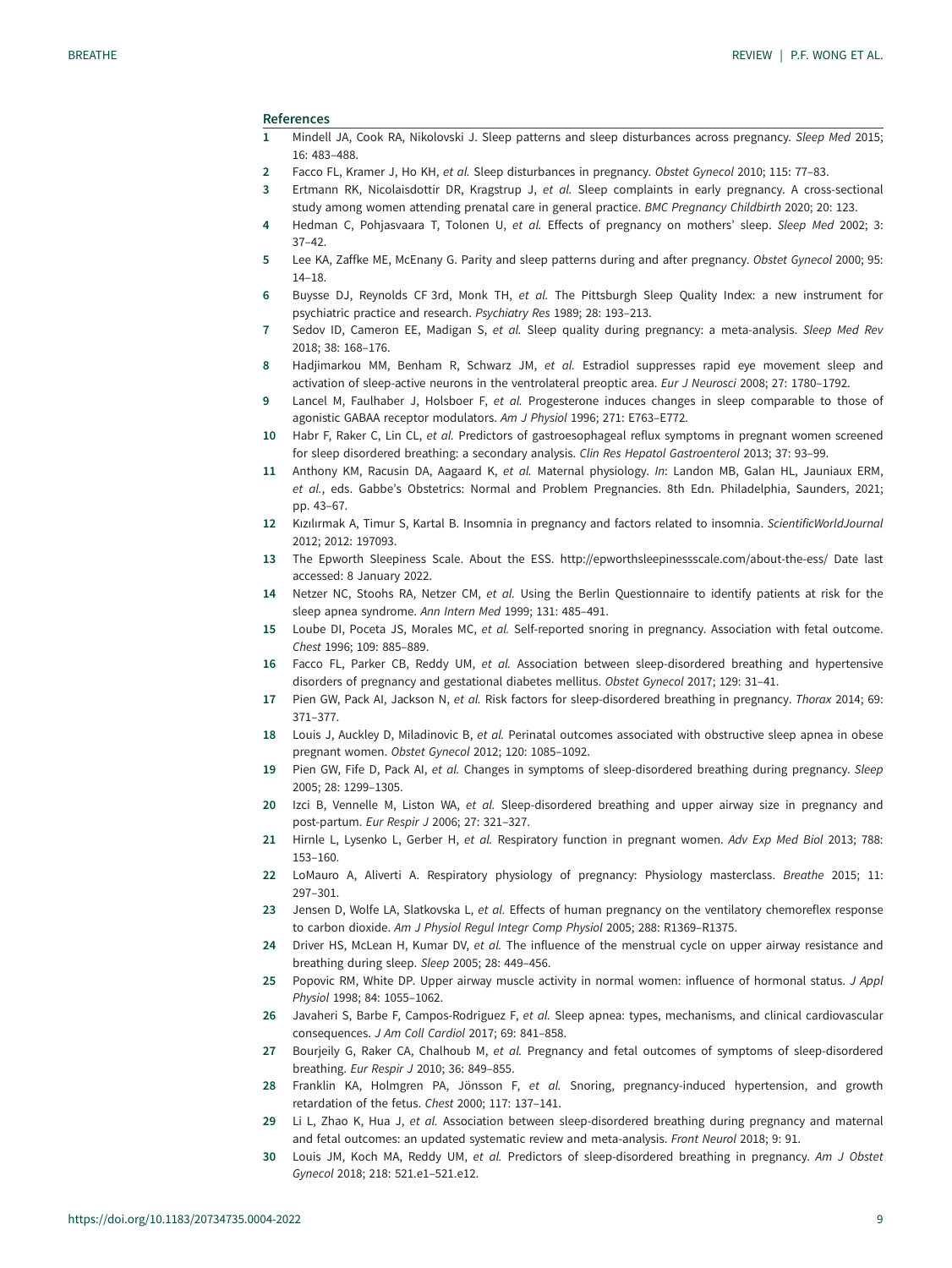- <span id="page-9-0"></span>31 Izci-Balserak B, Zhu B, Gurubhagavatula I, et al. A screening algorithm for obstructive sleep apnea in pregnancy. Ann Am Thorac Soc 2019; 16: 1286–1294.
- 32 Tantrakul V, Sirijanchune P, Panburana P, et al. Screening of obstructive sleep apnea during pregnancy: differences in predictive values of questionnaires across trimesters. J Clin Sleep Med 2015; 11: 157–163.
- 33 Grote L, Mihaicuta S. D3 Clinical picture and diagnosis. In: Bassetti C, McNicholas W, Paunio T, et al., eds. Sleep Medicine Textbook. 2nd Edn. Regensburg, European Sleep Research Society, 2021; pp. 325–345.
- 34 Westreich R, Gozlan-Talmor A, Geva-Robinson S, et al. The presence of snoring as well as its intensity is underreported by women. J Clin Sleep Med 2019; 15: 471–476.
- 35 Morong S, Hermsen B, de Vries N. Sleep-disordered breathing in pregnancy: a review of the physiology and potential role for positional therapy. Sleep Breath 2014; 18: 31–37.
- 36 Dunietz GL, Sever O, DeRowe A, et al. Sleep position and breathing in late pregnancy and perinatal outcomes. J Clin Sleep Med 2020; 16: 955–959.
- 37 National Institute for Health and Care Excellence (NICE). Obstructive sleep apnoea/hypopnoea syndrome and obesity hypoventilation syndrome in over 16s. NICE guideline [NG202]. [www.nice.org.uk/guidance/ng202](http://www.nice.org.uk/guidance/ng202) Date last accessed: 8 January 2022; date last updated: 20 August 2021.
- 38 Poyares D, Guilleminault C, Hachul H, et al. Pre-eclampsia and nasal CPAP: part 2. Hypertension during pregnancy, chronic snoring, and early nasal CPAP intervention. Sleep Med 2007; 9: 15–21.
- 39 Morin CM, Jarrin DC, Ivers H, et al. Incidence, persistence, and remission rates of insomnia over 5 years. JAMA Netw Open 2020; 3: e2018782.
- 40 Facco FL, Kramer J, Ho KH, et al. Sleep disturbances in pregnancy. Obstet Gynecol 2010; 115: 77-83.
- 41 Uhlig BL, Sand T, Odegård SS, et al. Prevalence and associated factors of DSM-V insomnia in Norway: the Nord-Trøndelag Health Study (HUNT 3). Sleep Med 2014; 15: 708–713.
- 42 Javaheri S, Redline S. Insomnia and risk of cardiovascular disease. Chest 2017; 152: 435–444.
- 43 Román-Gálvez RM, Amezcua-Prieto C, Salcedo-Bellido I, et al. Factors associated with insomnia in pregnancy: a prospective cohort study. Eur J Obstet Gynecol Reprod Biol 2018; 221: 70–75.
- 44 Dørheim SK, Bjorvatn B, Eberhard-Gran M. Insomnia and depressive symptoms in late pregnancy: a population-based study. Behav Sleep Med 2012; 10: 152–166.
- 45 American Academy of Sleep Medicine. International Classification of Sleep Disorders. 3rd Edn. Darien, American Academy of Sleep Medicine, 2014.
- 46 Morin CM, Belleville G, Bélanger L, et al. The Insomnia Severity Index: psychometric indicators to detect insomnia cases and evaluate treatment response. Sleep 2011; 34: 601–608.
- 47 Okun ML, Buysse DJ, Hall MH. Identifying insomnia in early pregnancy: validation of the Insomnia Symptoms Questionnaire (ISQ) in pregnant women. J Clin Sleep Med 2015; 11: 645–654.
- 48 Riemann D, Baglioni C, Bassetti C, et al. European guideline for the diagnosis and treatment of insomnia. J Sleep Res 2017; 26: 675–700.
- 49 Kalmbach DA, Cheng P, O'Brien LM, et al. A randomized controlled trial of digital cognitive behavioral therapy for insomnia in pregnant women. Sleep Med 2020; 72: 82–92.
- 50 Huitfeldt A, Sundbakk LM, Skurtveit S, et al. Associations of maternal use of benzodiazepines or benzodiazepine-like hypnotics during pregnancy with immediate pregnancy Outcomes in Norway. JAMA Netw Open 2020; 3: e205860.
- 51 Manconi M, Govoni V, De Vito A, et al. Restless legs syndrome and pregnancy. Neurology 2004; 63: 1065–1069.
- 52 Suzuki K, Ohida T, Sone T, et al. The prevalence of restless legs syndrome among pregnant women in Japan and the relationship between restless legs syndrome and sleep problems. Sleep 2003; 26: 673–677.
- 53 Lee KA, Zaffke ME, Baratte-Beebe K. Restless legs syndrome and sleep disturbance during pregnancy: the role of folate and iron. J Womens Health Gend Based Med 2001; 10: 335–341.
- 54 Sikandar R, Khealani BA, Wasay M. Predictors of restless legs syndrome in pregnancy: a hospital based cross sectional survey from Pakistan. Sleep Med 2009; 10: 676–678.
- 55 National Institute for Health and Care Excellence (NICE). Restless legs syndrome. NICE CKS. [https://cks.nice.](https://cks.nice.org.uk/topics/restless-legs-syndrome/) [org.uk/topics/restless-legs-syndrome/](https://cks.nice.org.uk/topics/restless-legs-syndrome/) Date last accessed: 8 January 2022; date last updated: February 2022.
- 56 Park A, Ambrogi K, Hade EM. Randomized pilot trial for the efficacy of the MMF07 foot massager and heat therapy for restless legs syndrome. PLoS One 2020; 15: e0230951.
- 57 Picchietti DL, Hensley JG, Bainbridge JL, et al. Consensus clinical practice guidelines for the diagnosis and treatment of restless legs syndrome/Willis-Ekbom disease during pregnancy and lactation. Sleep Med Rev 2015; 22: 64–77.
- 58 Delacour C, Chambe J, Lefebvre F, et al. Association between physical activity and nocturnal leg cramps in patients over 60 years old: a case-control study. Sci Rep 2020; 10: 2638.
- 59 Jansen PH, Joosten EM, Vingerhoets HM. Muscle cramp: main theories as to aetiology. Eur Arch Psychiatry Neurol Sci 1990; 239: 337–342.
- 60 Hensley JG. Leg cramps and restless legs syndrome during pregnancy. J Midwifery Womens Health 2009; 54: 211–218.